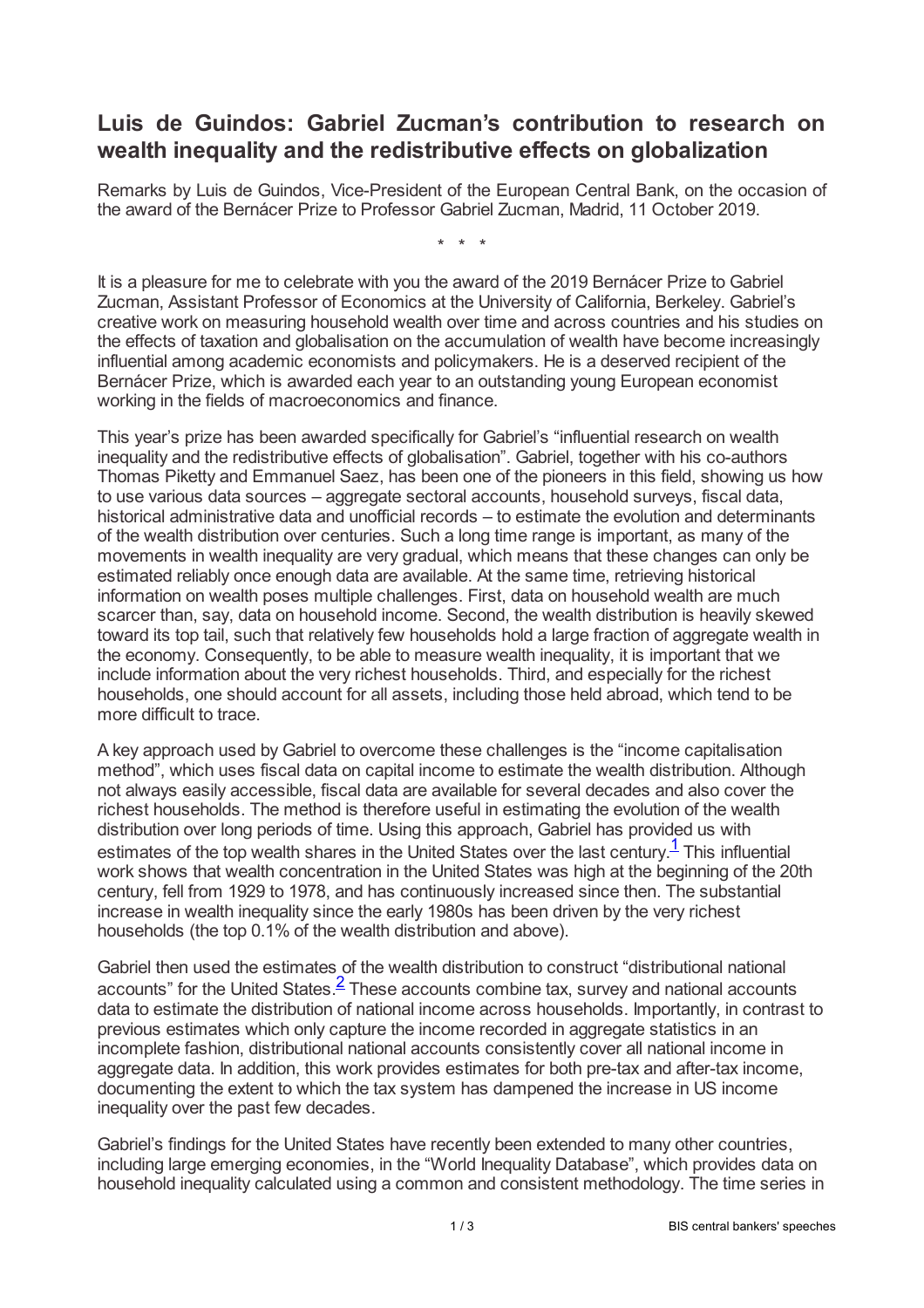the World Inequality Database are the result of an ingenious combination of various data sources, including survey data, tax data and, sometimes, information from named lists of wealthy individuals to improve estimates of the very top of the wealth distribution.

The World Inequality Database has substantially benefited the academic community by providing easily accessible data, and it has spurred a wider debate about the causes and consequences of inequality. For example, the database has documented diverse trends in the dynamics of income and wealth inequality since 1980 across countries, suggesting national institutions play a key role in affecting inequality. The data show that in recent decades incomes of the poorer half of the global population grew significantly thanks to high growth in Asia, in particular in China and India.

Gabriel's extensive work measuring the distribution of wealth and income has allowed us to think more rigorously and in quantitative terms about the main determinants of changes in household wealth distribution.

At this point, allow me to stress that this topic is especially important in the euro area, where the public debate on the expansionary stance of monetary policy is sometimes caricatured in terms of a clash between "winning" borrowers and "losing" savers. This representation is simplistic because it ignores the various other channels through which monetary policy affects household wealth, including its indirect impact on incomes and employment. In fact, new approaches to modelling and analysing household heterogeneity have recently stressed the importance of these indirect channels of monetary transmission, which operate through the responses of higher wages and employment to monetary easing. $\frac{3}{2}$  $\frac{3}{2}$  $\frac{3}{2}$  A key quantitative finding of that literature is that this indirect income channel disproportionately stimulates incomes and consumption in the lower part of the distribution.

<span id="page-1-0"></span>In line with this work, internal ECB research finds that low short rates do hurt "savers", i.e., households owning non negligible amounts of liquid assets, via a direct effect — that is, via the reduction in their income from those assets. Low short rates, however, also benefit savers, like all other households, via an indirect effect — that is, the reduction in their unemployment rate and the increase in their labour income. The indirect effect dominates from a quantitative perspective. In addition, through the reduction of the unemployment rate of poorer households, the indirect effect reduced income inequality. On the whole, these results support the finding that monetary policy in recent years benefited most households and did not contribute to an increase in wealth,  $\frac{1}{2}$  income or consumption inequality. $\frac{4}{5}$  $\frac{4}{5}$  $\frac{4}{5}$  This debate illustrates that we need increasingly precise ways to measure wealth in order to foster a more informed public debate about the effects of various policies and other factors on the distribution of wealth. As you may know, the Eurosystem has for many years contributed to the measurement and analysis of the wealth distribution and its components across countries by collecting and providing the Household Finance and Consumption Survey micro data.

<span id="page-1-1"></span>My overview of Gabriel's work has been quite selective, focusing on topics related to the measurement and determinants of inequality in household wealth, but Gabriel has also worked on an impressive range of other areas, such as the substitution between illegal tax evasion and legal tax avoidance, effects of wealth taxes on household saving and the role of tax havens and tax competition in profit-shifting by large multinational firms.

Dedicated research to measure inequality around the globe and the analysis of its root causes is an established priority among major institutions. This is an important development. We should however not lose focus. Despite impressive progress in combating poverty over the past decades, poverty persists at unacceptable levels.

That's why, in face of a global economic slowdown, economic policy needs to ensure that people continue to move out of poverty in the years to come.